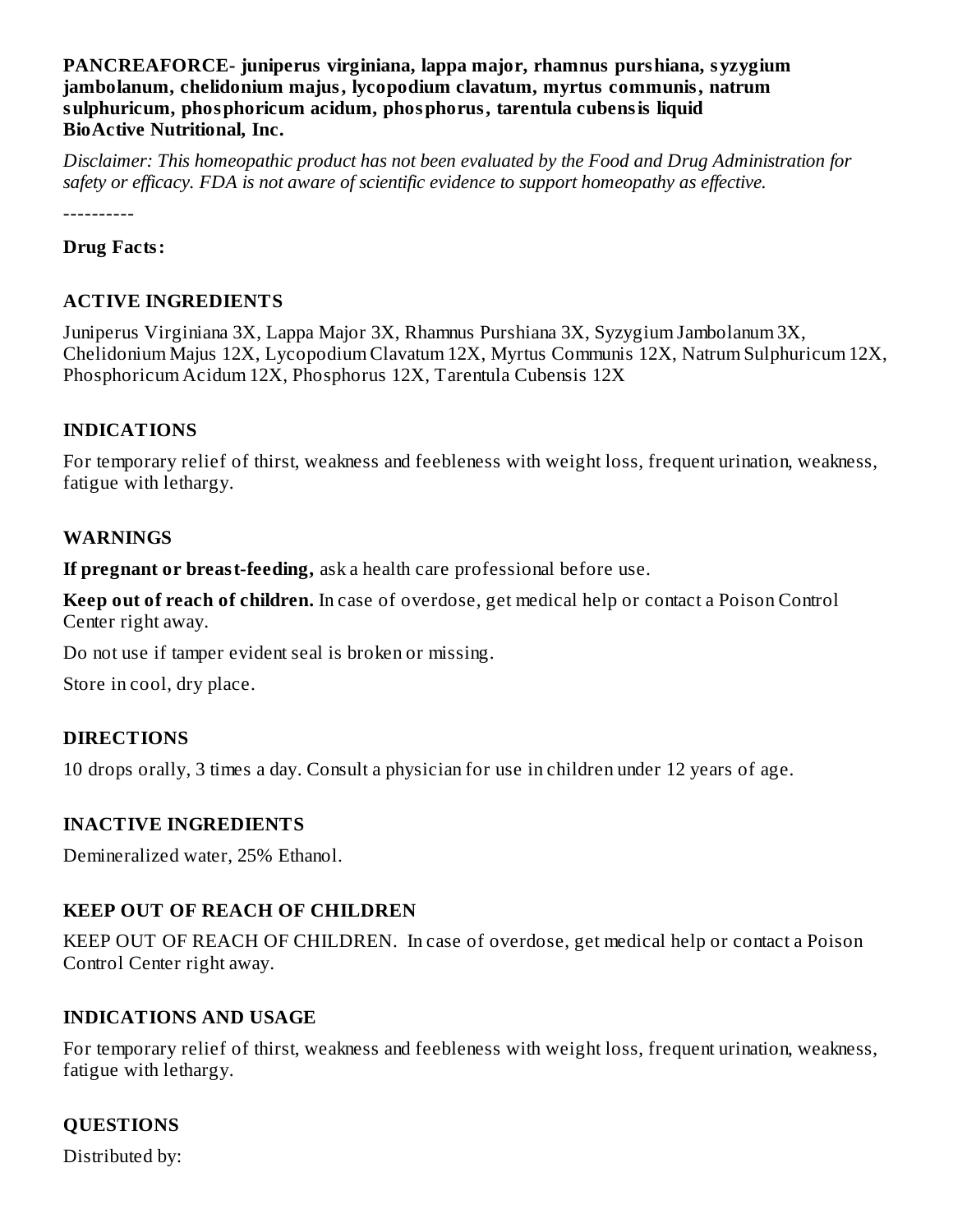BIOACTIVE NUTRITIONAL

Melbourne, FL 32935 For Nutritional Information write: BioActive Nutritional, Inc. 1803 N. Wickham Rd. Melbourne, FL 32935

**PACKAGE LABEL DISPLAY:**

**BIO**Active **Nutritional PANCREAFORCE**

**HOMEOPATHIC**

**1 FL OZ (30ml)**

# **H**BIOActiveNutritional

WARNINGS: If pregnant or<br>breast-feeding, ask a health care professional before use. Keep out of reach of children. In case of overdose, get medical help or<br>contact a Poison Control Center right away. Do not use if tamper evident seal is broken or missing. Store in a cool, dry place.

Distributed by: **BIOACTIVE NUTRITIONAL** Melbourne, FL 32935

For Nutritional Information write: BioActive Nutritional, Inc. 1803 N. Wickham Rd. Melbourne, FL 32935

LOT:

# **PANCREAFORCE**

### **HOMEOPATHIC**

### **ACTIVE INGREDIENTS:**

Juniperus Virginiana 3X, Lappa Major 3X, Rhamnus Purshiana 3X, Syzygium Jambolanum 3X, Chelidonium Majus 12X, Lycopodium Clavatum 12X, Myrtus Communis 12X, Natrum Sulphuricum 12X, Phosphoricum Acidum 12X, Phosphorus 12X, Tarentula Cubensis 12X.

> **INACTIVE INGREDIENTS:** Demineralized Water, 25% Ethanol

# 1 FL OZ (30 ml)

### **INDICATIONS:**

For temporary relief of thirst. weakness & feebleness with weight loss, frequent urination. weakness, fatigue with lethargy.

#### **DIRECTIONS:**

10 drops orally, 3 times a day. Consult a physician for use in children under 12 years of age.

# **PANCREAFORCE**

juniperus virginiana, lappa major, rhamnus purshiana, syzygium jambolanum, chelidonium majus, lycopodium clavatum, myrtus communis, natrum sulphuricum, phosphoricum acidum, phosphorus, tarentula cubensis liquid

| <b>Product Type</b>     | HUMAN OTC DRUG | Item Code (Source) | NDC:43857-0147 |
|-------------------------|----------------|--------------------|----------------|
| Route of Administration | ORAL           |                    |                |

| <b>Active Ingredient/Active Moiety</b>                                                        |                                            |                                 |  |  |
|-----------------------------------------------------------------------------------------------|--------------------------------------------|---------------------------------|--|--|
| <b>Ingredient Name</b>                                                                        | <b>Basis of Strength</b>                   | Strength                        |  |  |
| JUNIPERUS VIRGINIANA TWIG (UNII: 532BCG080L) (JUNIPERUS VIRGINIANA TWIG -<br>UNII:532BCG080L) | <b>JUNIPERUS VIRGINIANA</b><br><b>TWIG</b> | $3$ [hp_X]<br>in $1 mL$         |  |  |
| ARCTIUM LAPPA ROOT (UNII: 597E9BI3Z3) (ARCTIUM LAPPA ROOT -<br>UNII:597E9BI3Z3)               | ARCTIUM LAPPA ROOT                         | $3 [hp_X]$<br>in $1 \text{ mL}$ |  |  |